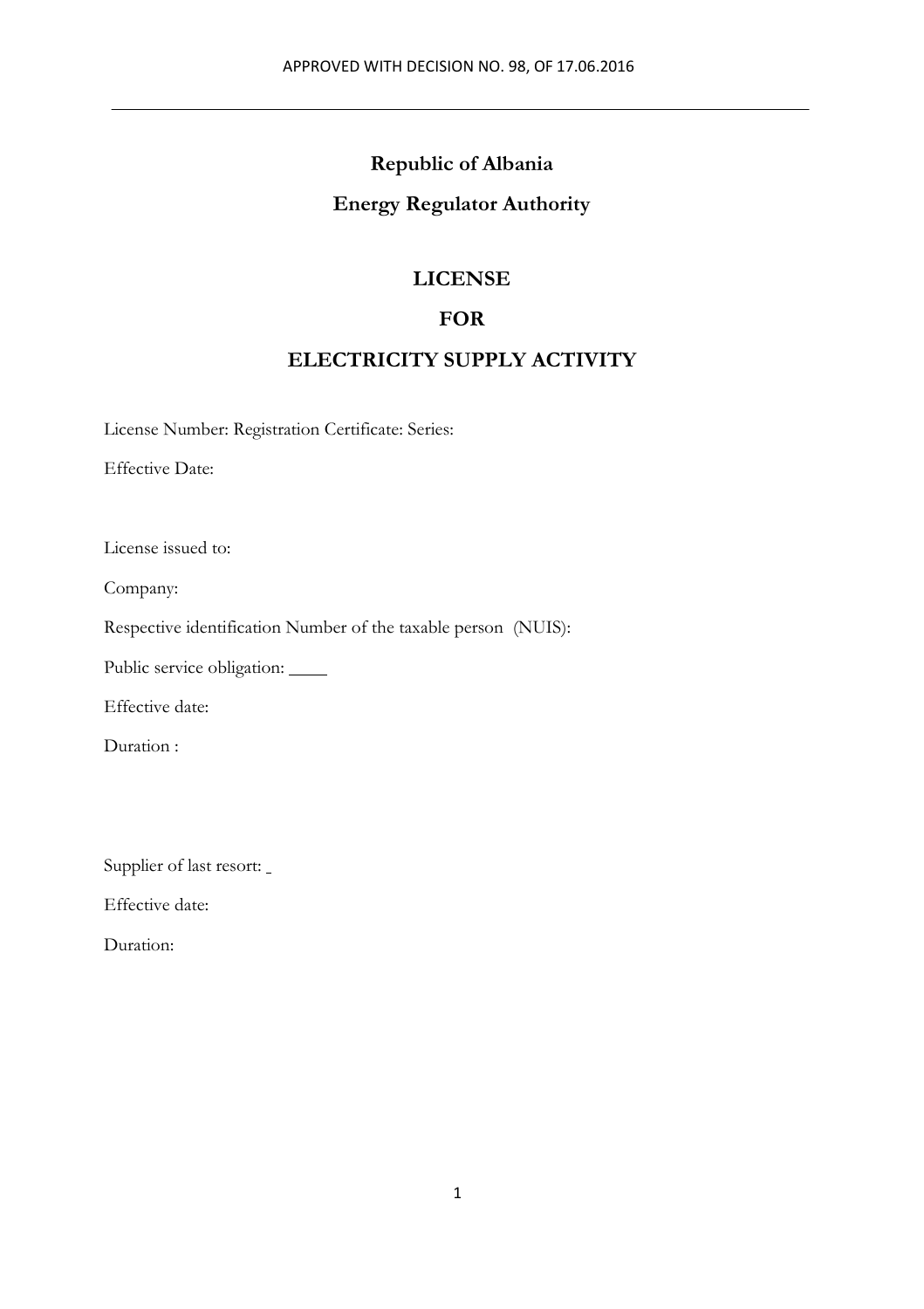Based on the authority granted on Law No. 43/2015 second session Part Five "On Power Sector", Energy Regulator Authority ("ERE") grants this License ("License"), to perform electricity supply activity (FEE), and/or the Supplier of last resort and/or to accomplish public/universal service obligation, to the abovementioned Person, hereinafter "Licensee", subject to the License Conditions attached and its integral part, as well as the conditions defined in ERE Board of Commissioners Decision.

This License enters into force on the date written above and will continue to be effective until the end of the given period unless withdrawn by ERE in accordance with the License Conditions contained herein, or according to Law no.43/2015 provisions.

### **ERE CHAIRMAN**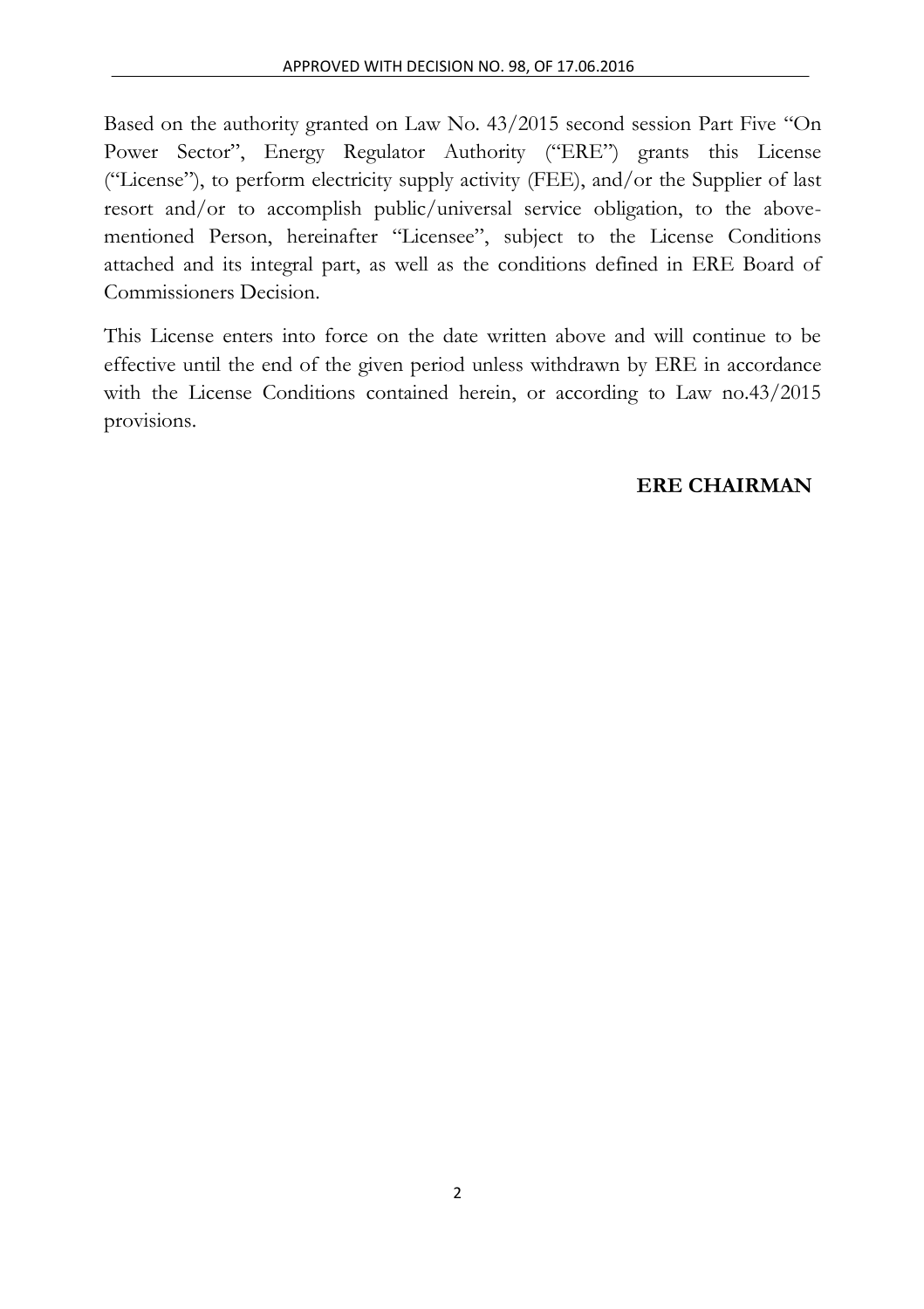### **Republic of Albania**

#### **Energy Regulator Authority**

### **LICENSE CONDITIONS**

**For**

### **ELECTRICITY SUPPLY ACTIVITY**

Series:

License Number:

Issued to:

(Full name of the Licensee)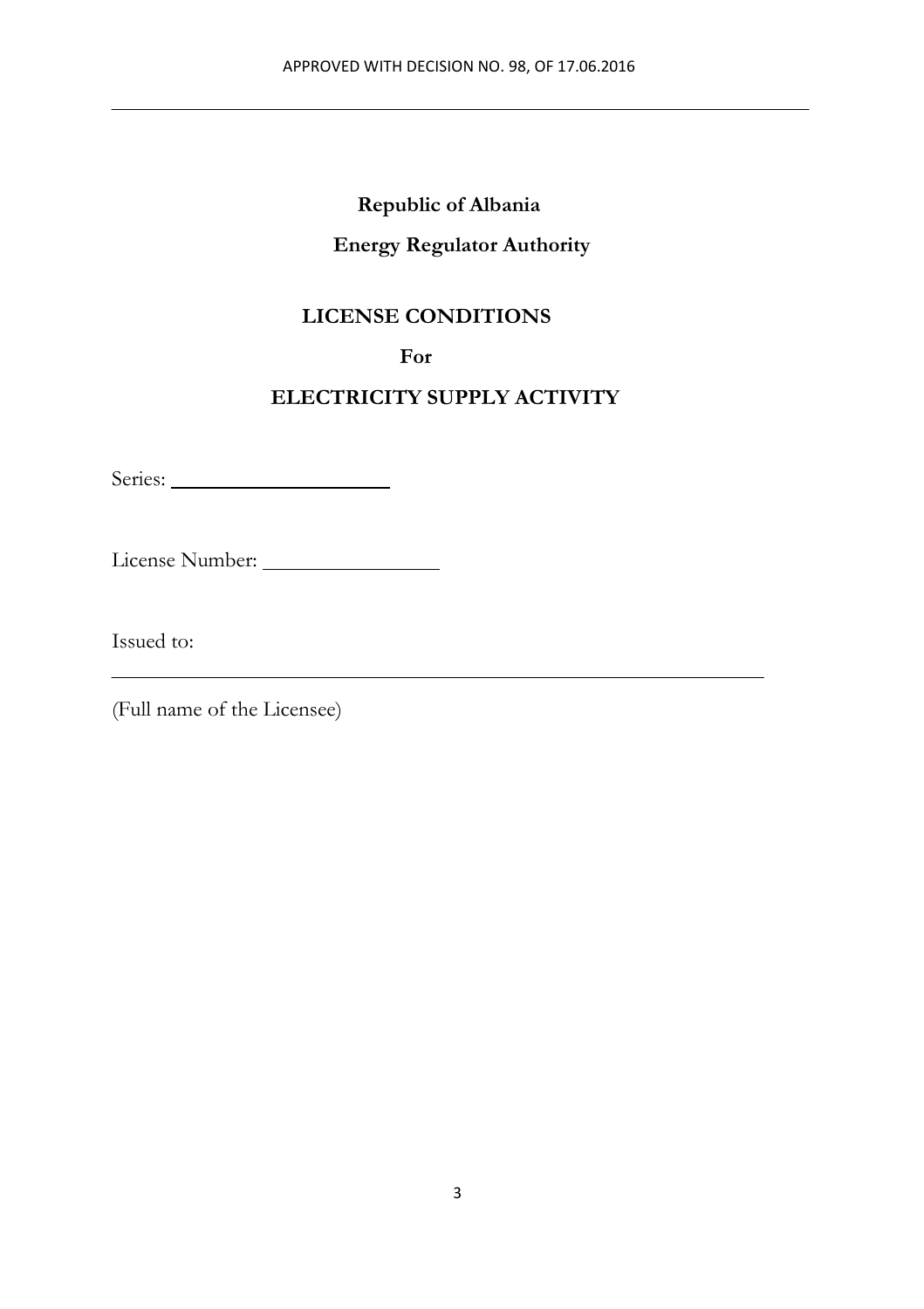### **1. General Provisions**

1.1 ERE is the only authority in the Republic of Albania, recognized under Law No. 43/2015 Part II "On Power Sector" to issue and declare the effectiveness of this License.

1.2 If any condition of this License becomes void or cancelled or ceases to be effective, this condition shall be deleted from the License and the remaining Conditions of the License shall continue to be fully in force.

1.3 The assets can not be transferred to any other Person without ERE preliminary written approval. Exception from the obligation to take ERE approval for asset transferring are the cases provided in the "Asset transferring Regulation". When approving a transfer, ERE may amend the License duration or other License Conditions.

1.4. ERE has the exclusive right to amend this license, in case the conditions and circumstances have changed as well as to fulfil Market Regulation, Grid Code, Distribution Code, Mettering Code provisions or any secondary laws approved by ERE according to the Legislation in force.

1.5. In this License including the License Conditions and its Annexes, despite when the context requires otherwise, the used terms shall have the meanings according to Law No.43/2015 "On Power Sector", as follows:

**"Grid Operator"** means the electricity transmission system operator and/or electricity distribution system operator.

**"Person"** means a legal person.

**"Balancing Service"** shall mean the ensurance of the reserve capacity contracted and/or balancing electricity, used from Transmission System Operator to perform the balancing.

**"Associated Business"** means any business which directly or indirectly, fully or partially:

- a) is owned by the Licensee; or
- b) owns the Licensee; or
- c) is owned by a Person, which is owned by the Licensee.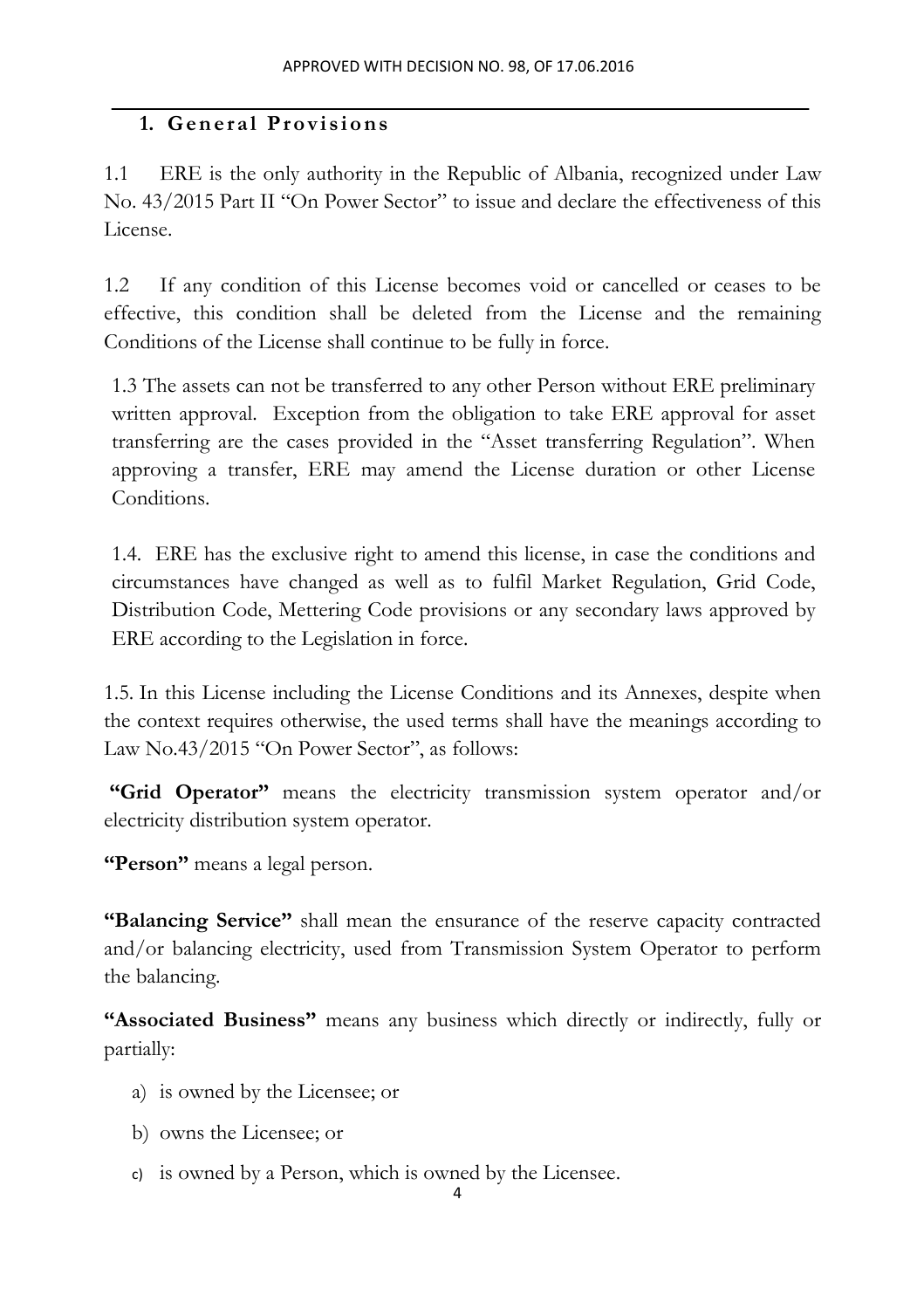**"Cross-Subsidies"** Transfer of funds or cost allocation within the Licensee accounts or among Associated Businesses to financially support an activity or business with the costs of the other.

### **2. Performing the Licensed Activity**

2.1 Licensee is authorized by this License to perform Electricity Supply Activity according to the Effective Legislation in the Republic of Albania.

2.2 Licensee shall not impose payments other than those approved by ERE according to the Legislation in force.

2.3 Licensee shall not impede, prevent or attempt to prevent the other licensees, potential representatives or the competitors to engage or enter in the supply business or in other power sector activities in the Republic of Albania;

2.4 Licensee shall not engage in the Cross-Subsidies. If the Licensee is a vertically integrated company in electricity, it shall share its financial accounts according to the generation, transmission and distribution activities within the period required from the Legislation in force to enable ERE to conclude that there are no crosssubsidies, anti-competitive activities or discrimination are occuring.

2.5 Licensee shall not engage in any form of monopoly or anti-competitive activity prohibited by the Legislation in force or the Regulations and Rules approved by ERE and the Competition Authority.

2.6 Within January 31 of each year, the Licensee shall send to ERE the information and a written declaration on performing the activity during the previous year and fulfilling the legal framework on the power sector.

2.7 Licensee shall not collaborate with other persons to damage the licensees or electricity customers interests.

2.8 Licensee shall perform the Licensed Activity in conformity with transparency principles, defined in the legislation in force.

2.9 Licensee that shall be engaged in other activities different from the Licensee Activity shall inform ERE in cases when he aims to: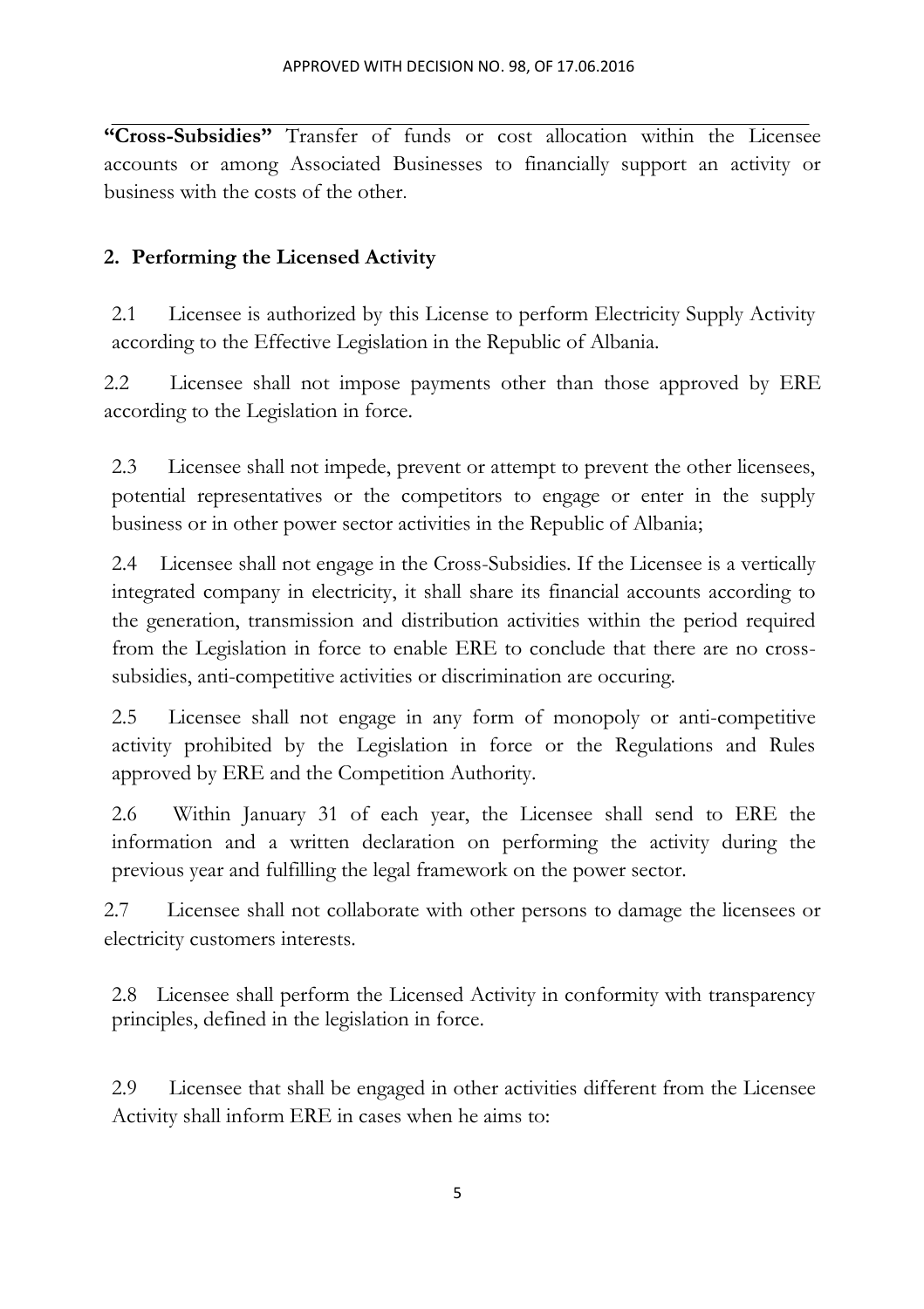- a) engage in any other activity except the licensed one; or
- b) establish an Associated Business.

2.10 Licensee may prevent the engagement in any other activity or may set special conditions for establishing any Associated Business necessary to protect the customer's interests. If the Licensee fails to meet the requirements set by ERE, to him may be taken administrative measures according to Law no. 43/2015 "On Power Sector", including the license termination.

2.11 Licensee is authorized to impose payments approved by ERE.

2.12 Licensee is not responsible for not meeting the License Conditions in case of a Force Majeure to that extent that the Force Majeure is the reason for not meeting the License Conditions. In this case, the Licensee, shall immediately inform ERE and other licensees or customers with whom the Licensee has signed an agreement.

### **3. Obligations of the Licensee**

3.1. Licensee is obliged to implement the Legislation in force, all Government Decisions and the Regulations and Rules approved by ERE.

The supplier, pursuant to this law, is obliged to supply the customers with electricity, in conformity with the contract signed, in a secure, reliable and efficient way.

3.2. Supplier is responsible to the Transmission System Operator for any caused imbalance. Despite the cases when the Council of Ministers had decided to exclude from the imbalance responsibility, the end-use Customers are responsible to the supplier for the caused imbalances, according to the secondary laws approved by ERE on balancing rules.

3.3 Supplier, except the general obligations, defined in the contract and in the general Conditions for imposing public service obligation ensured by the market participant charged with public service obligation, informs his customers for:

a) their right to select and change for free the supplier, after having executed all the previous electricity obligations;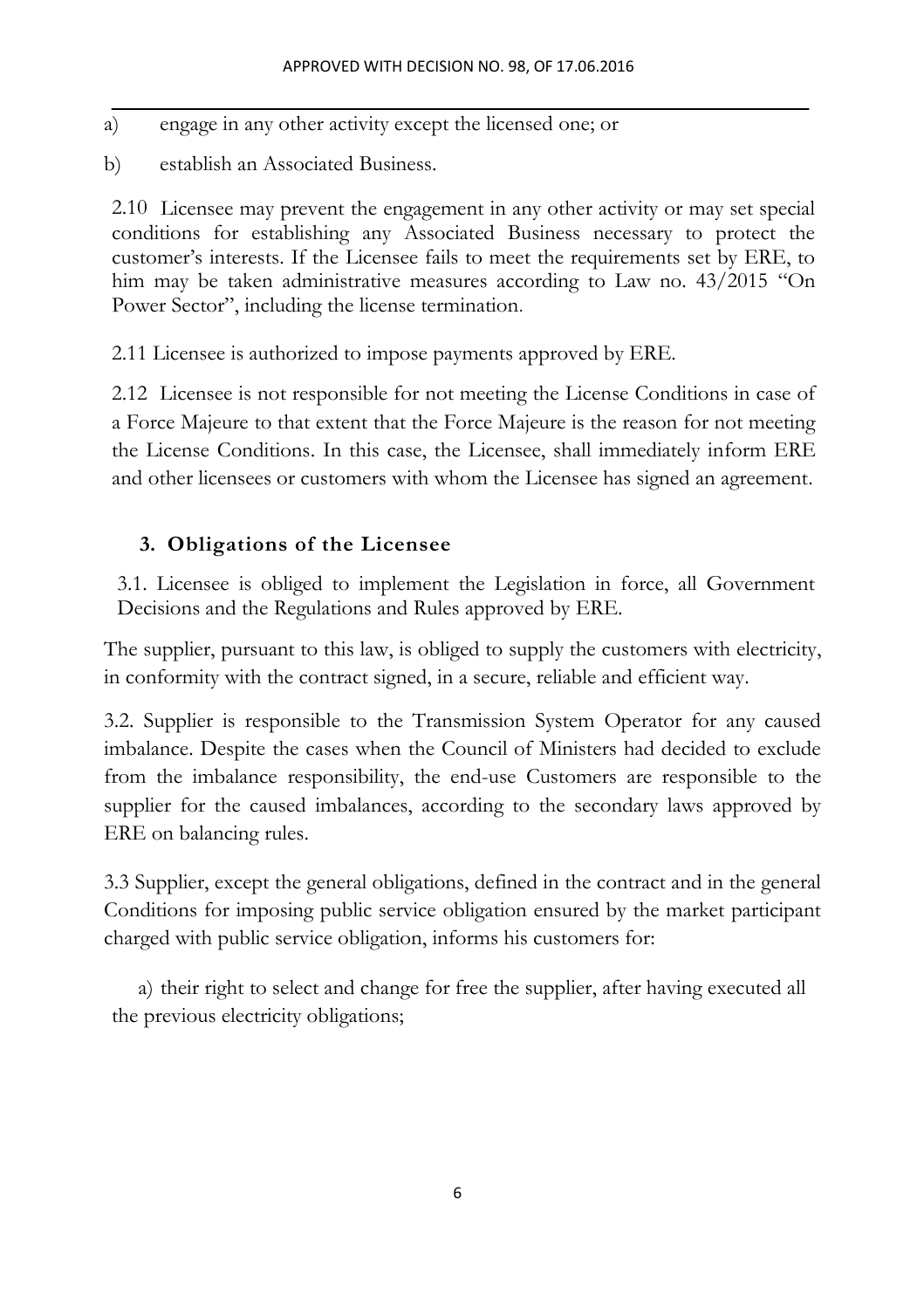b) the current electricity consumption and cost to enable the management of electricity consumption by the customers;

c) different ways of payment, which are not discriminatory to the customers. Prepayment systems, if applied, shall be fair and reflect the expected consumption;

ç) the possibility to use simple procedures to follow their complaints;

d) changing the terms of the contract at least 15 days before their implementation, including the information regarding the customer's right to unilaterally resolve the supply contract, when issuing the notice;

dh) the consumption data, enabling each customer the access to read the mettering device and to the mettering data, based on a clear and free agreement;

e) their rights, in accordance with the guideline approved by Energy Community.

3.4. Suppliers by electricity consumption invoice and/or promoting materials, clearly inform the customers for:

a) factual electricity consumption

b) the data of any energy source provided by the supplier during the previous year;

c) the integral elements of the price and the respective costs;

c) data on the environmental impact of carbon dioxide and radioactive wastes emitted during electricity generation, provided by the supplier in the previous year.

3.5. Licensee charged according to the law with universal service of supply, shall provide electricity supply wit regulated prices by ERE only for the end-use customers supplied according to universal supply service, pursuant to article 83, point 1 of Law no.43/2015 "On Power Sector".

3.6. Licensee appointed according Law as Supplier of last resort is obliged to supply the customers, which remain without supplier, after submitting the written request when:

a) the previous supplier is under conditions of not being able to pay or is in bankruptcy process;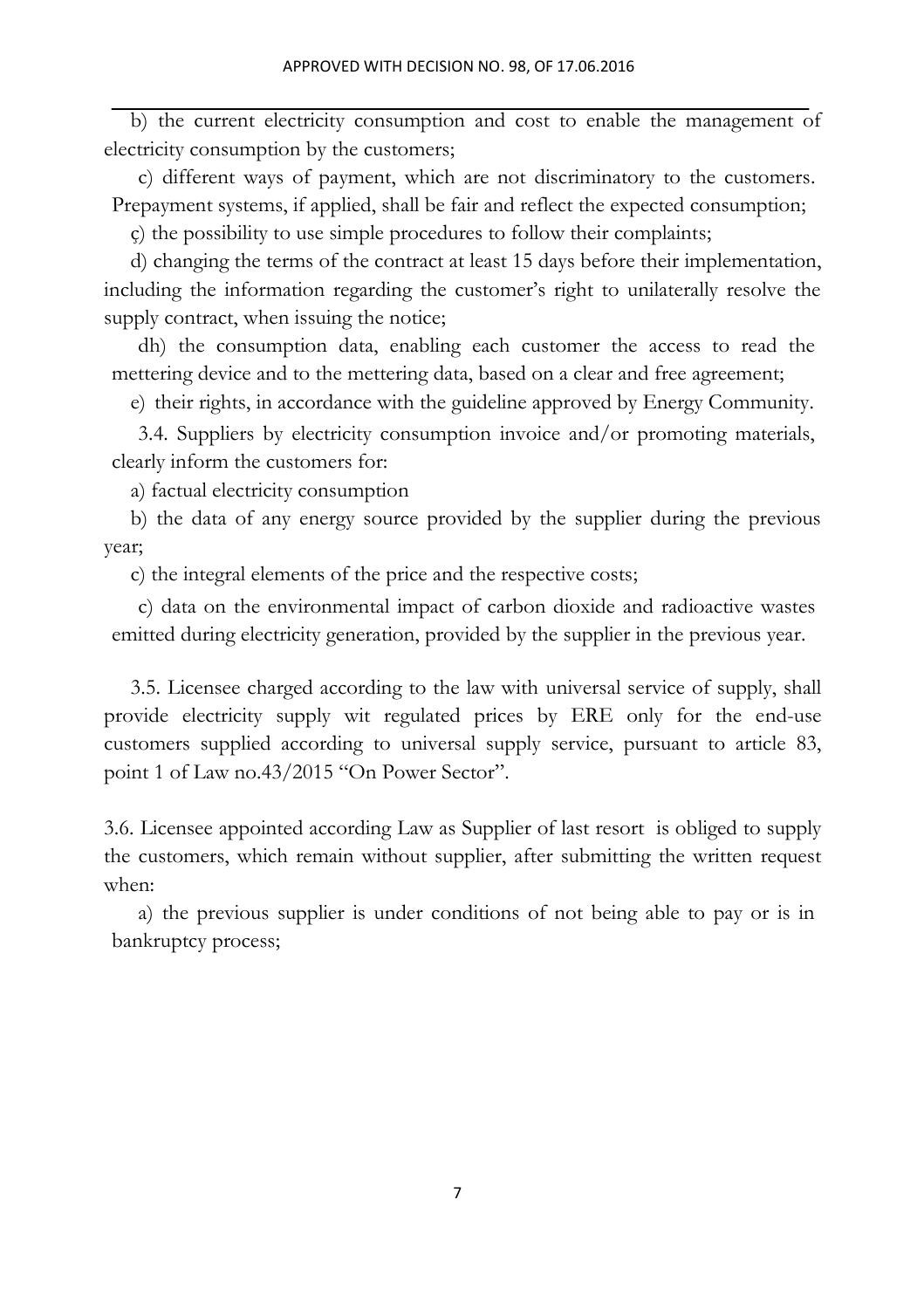b) the license of the previous supplier has been removed or is temporarily suspended;

c) the customer did not reach to find a supplier in the market.

3.7. The price, at which the supplier of last resort supplies with electricity, is defined by ERE according to the approved methodology, pursuant to the definitions of articles 21 and 79, point 4 of the Law.

3.8. Licensee shall implement the rules approved by ERE for Switching the supplier on the request of the end-use customer and without additional costs. The actual supplier is obliged to supply the end-use customer.

### **4. Accounting and Reporting**

4.1. Licensee shall keep accounting records and prepare financial balances, which shall be kept separately for the Licensed Activity and any other activity (including other licensed activities) where the Licensee is engaged, in conformity with the accounting rules and the procedures approved by ERE as well as in conformity with Law 43/2015 "On Power Sector". The Licensee shall submit at ERE the annual financial balances within March 31 of each year.

4.2. If the Licensee expects an emergency situation as defined from the Legislation in force, the Licesee shall inform ERE without delay and this information shall describe the measures taken by the Licensee to prevent or improve the expected emergency situation effects.

4.3. Licensee shall allocate the common expenses among its Licensed Activity and other types of activities in conformity with ERE Regulations and Rules. The Licensee shall submit at ERE, on his request, on the form and the deadline decided by ERE, the documentation that sets the basis for allocating the common expenses between the activities that will be performed, as well as the obtained results after this allocation.

4.4. Licensee shall inform ERE within 10 days for any change of the:

- a) address;
- b) licensee status;
- c) registration certificate;
- d) fiscal code;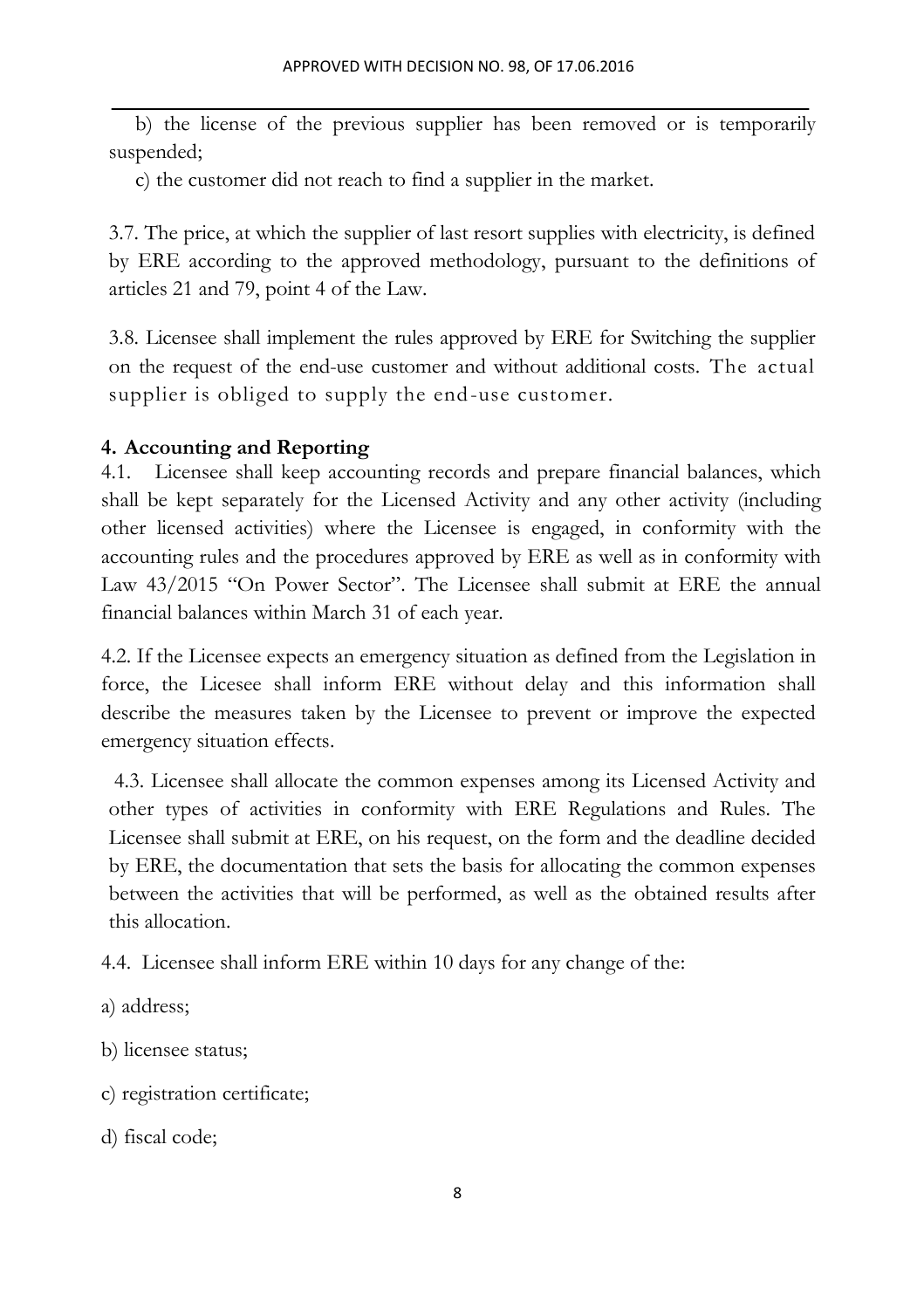If the Licensee does not make this notification, ERE may impose fines in conformity with Law no.43/2015 "On Power Sector" as well as the Regulation on imposing the fines and the facilitation from them.

4.5. All the official notifications, the applications, petititions, claims or other correspondences with ERE regarding the License should be in the written form and respectively signed by an authorized official or designated legal representative of the Licensee or ERE and shall be send by courier or registered mail requiring a verification of the receipt. The addresses of the Parties should be on the envelope. All the notifications or other correspondences shall be considered effective from the delivery moment or if they are not delivered because of the sender's fault, from the moment of presentation.

4.6. Licensee shall submit at ERE the Periodical information regarding:

- i. The expenses and (monthly, and in 3 months progression) operative incomes;
- ii. Cash-Flow (monthly and progressive) statement;
- iii. Electricity supplied table (monthly and progressive);
- iv. Any information required from ERE case by case
- v. Number of Customers supplied (monthly and progressive)
- vi. Load graphs
- vii. Mettering systems
- viii. Data on the recorded complaints (monthly and progressive), the handling and corrections in the respective invoicing complaining subject.

### **5. Use of Information**

5.1 Licensee shall ensure that the information obtained as the result his Licensed Activity shall not be revealed to anyone except the cases when:

a) with the prior written consent of the Person to whom the information relates;

b) the information is public;

c) when the Licensee is required or permitted to disclose the information to comply with the Conditions of this License according to an ERE order, or any applicable legal provision;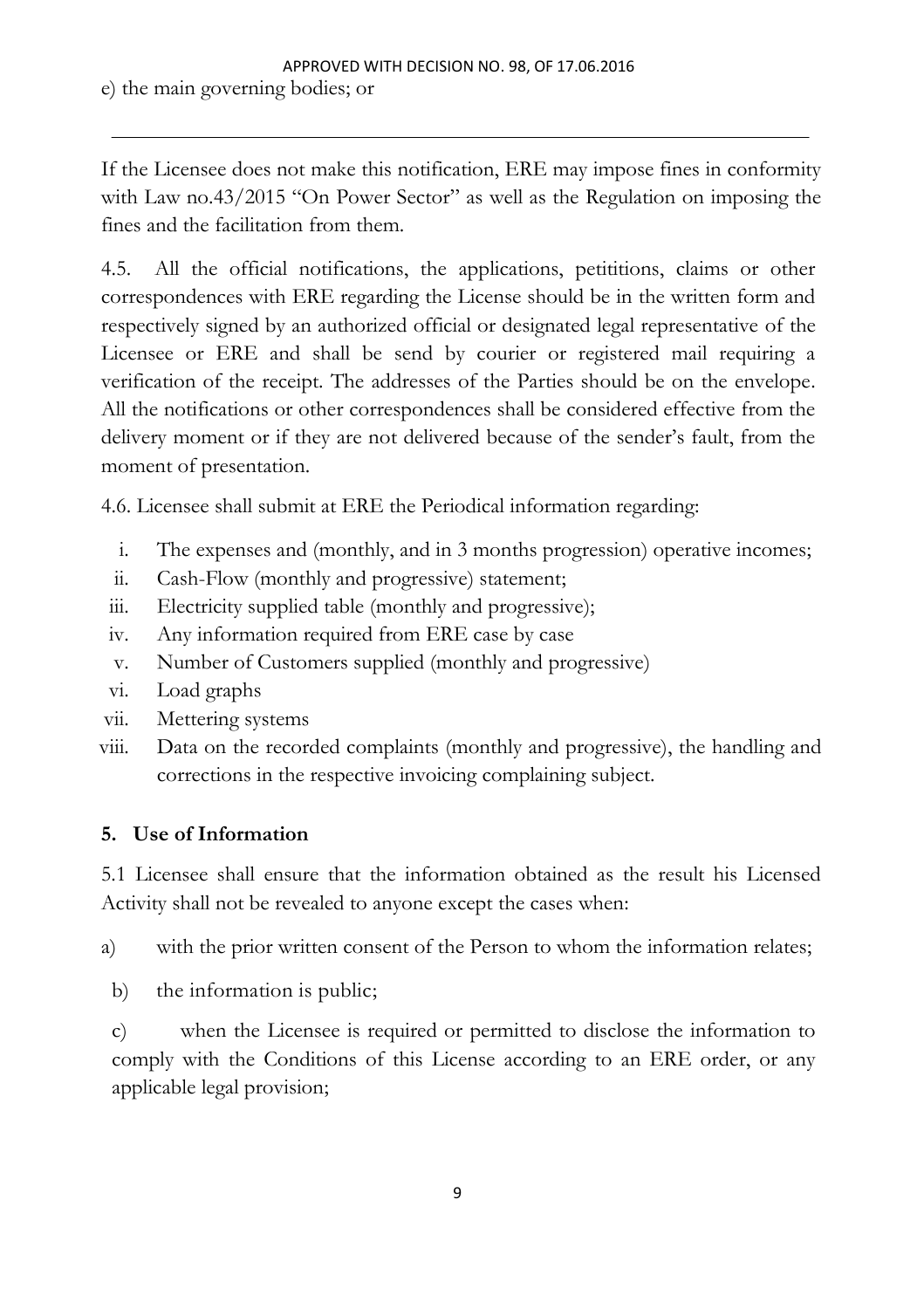d) the information shall be disclosed normally performing the Licensed activity.

5.1.1 Licensee shall ensure that any Associated Business shall not use any information of the Licensee to gain unjustified, competitive advantage and shall ensure that it does not disclose the information to any other Person (including other Associated Businesses) that could enable this Person to gain any kind of unjustified commercial advantage.

5.2 Licensee shall undertake any necessary step to protect the confidential information in his ownership and to report ERE in conformity with the Legal obligations.

5.2.1 The information sent to ERE by the Licensee shall be considered public except of the cases when upon a specific request of the Licensee, ERE by decision defines that this information is of ownership nature and its disclosure does not serve to the public interest.

5.2.2 Licensee shall not enter in an agreement which the Licensee knows or shall know that it can lead to the violation of the License Conditions.

5.2.3 Licensee shall respect the Governmental Laws and Decisions of the Albanian Republic as well as ERE Regulations and Rules.

# **6. Regulatory Payments**

6.1 Licensee shall pay to ERE regularly and continuously the regulatory payments during the period of this License as defined by ERE in the regulation for the regulatory payments as defined on article 17 Law 43/2015 "On Power Sector" .

6.2 If the Licensee does not pay these regulatory payments at ERE within the period defined by ERE, the Licensee shall be penalized in accordance with Law No. 43/2015 "On Power Sector".

# **7. Monitoring the Performance of the Licensed Activity**

7.1. ERE shall monitor the implementation from the Licensee of the Licensing Conditions, shall review the reports send from the Licensee and at any time after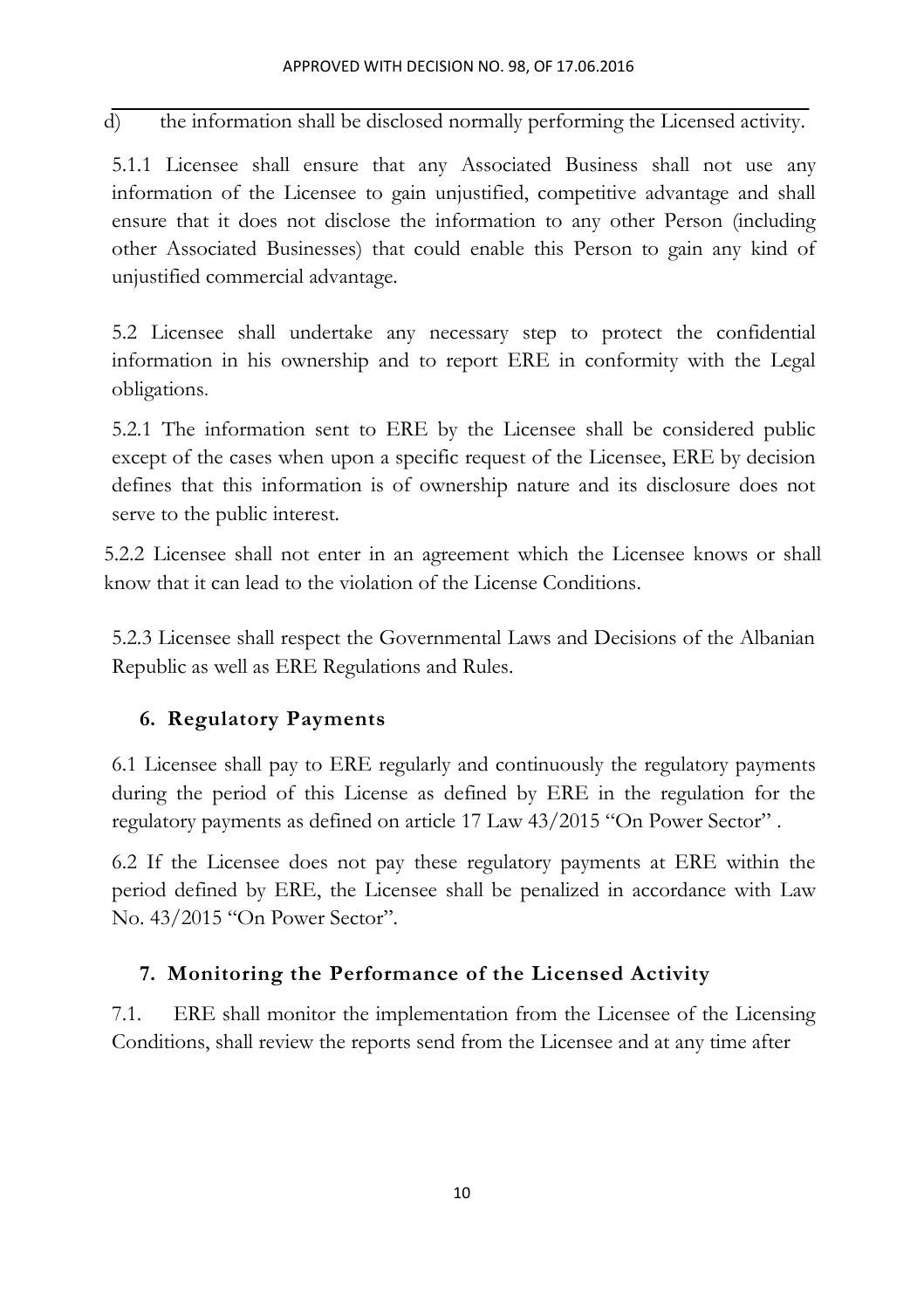the notification, is authorized to monitor the assets or accounting records and may require a technical and/or accounting audit of the Licensee's activities.

7.2. ERE authorized representatives shall access to the Licensee's premises, equipments and documentations to monitor the Licensed Activity in conformity with ERE Regulations and Rules. The Licensee shall provide any required information or documentation, for ERE necessary during such monitoring.

7.3. Upon the evidenced complaint of any third Person or based on its proposal, ERE may start an investigation for the implementation of the License Conditions or ERE Regulations and Rules, including the review of business practices from the Licensees regarding the Licensed Activity.

7.4. If after the investigation, ERE concludes that the Licensee has not implemented the License Conditions and the legislation in force, ERE may revice the Licensee tariffs charged with Universal Supplier responsibility and/or undertake other measures to the licensee according to this license for protecting the electricity customers interest, by punishing him with a fine up to License removal.

7.5. Licensee shall inform ERE for any violation of these License Conditions and the legislation in force within one week that the Licensee is informed for such violation.

7.6. Licensee shall implement all the orders or decisions issued by ERE, including the full payment of the fines imposed by ERE.

### **8. License Amendment**

8.1. ERE may amend the License Conditions in cases when they do not comply with:

a) The legislation in force and the Government Decisions of the Republic of Albania which are in conformity with the Legislation in force;

b) The decisions issued from the First Instance Court in Tirana or any other Court in Albania with jurisdiction competences.

8.2 At any time the Licensee or ERE may propose other amendments for these License Conditions, by transmitting to the other party a written proposal, together with the supporting documents.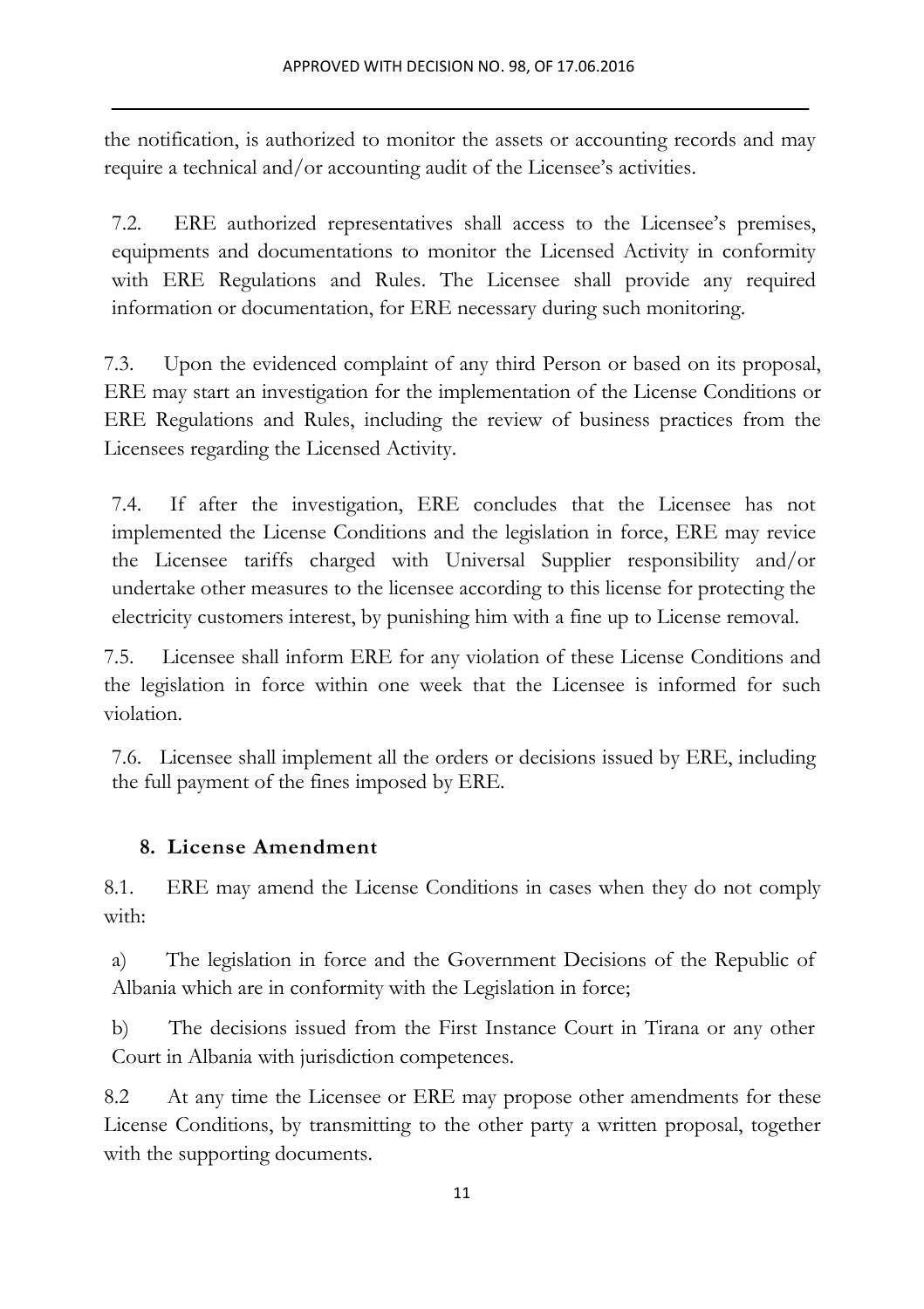8.3 ERE shall take the final decision after taking into consideration the customer's and other licensee's interests. The interested parties shall be informed in a written form for any proposed amendment. If ERE and the Licensee reach to an agreement for these amendments, the License Conditions shall be amended. If the agreement is not reached, the Licensee may appeal to the First Instance Court in Tirana.

8.4 The amendments made in the License Conditions shall be published in the Official Gazette of the Republic of Albania thirty (30) days before they enter into force.

## **9. License Termination**

9.1. ERE may terminate the License in conformity with Law no 43/2015 "On Power Sector" and ERE Regulations and Rules when:

- a) Licensee requires license termination;
- b) Licensee violates the License Conditions;
- c) Licensee violates the Legislation into force;
- d) Licensee is declared bankrupt and is unable to fulfill the License Conditions;
- e) Licensee has obtained the license by defrauding.

f) when contracting with third parties for the provision of services according to the licensed activity,

9.2. If the Licensee changes his legal status or the shareholder/partner that controls the Licensee's interest is changed without ERE authorisation, the License becomes null (void) or is cancelled and the Licensee's successor shall apply for a new license in conformity with ERE procedures to issue a license.